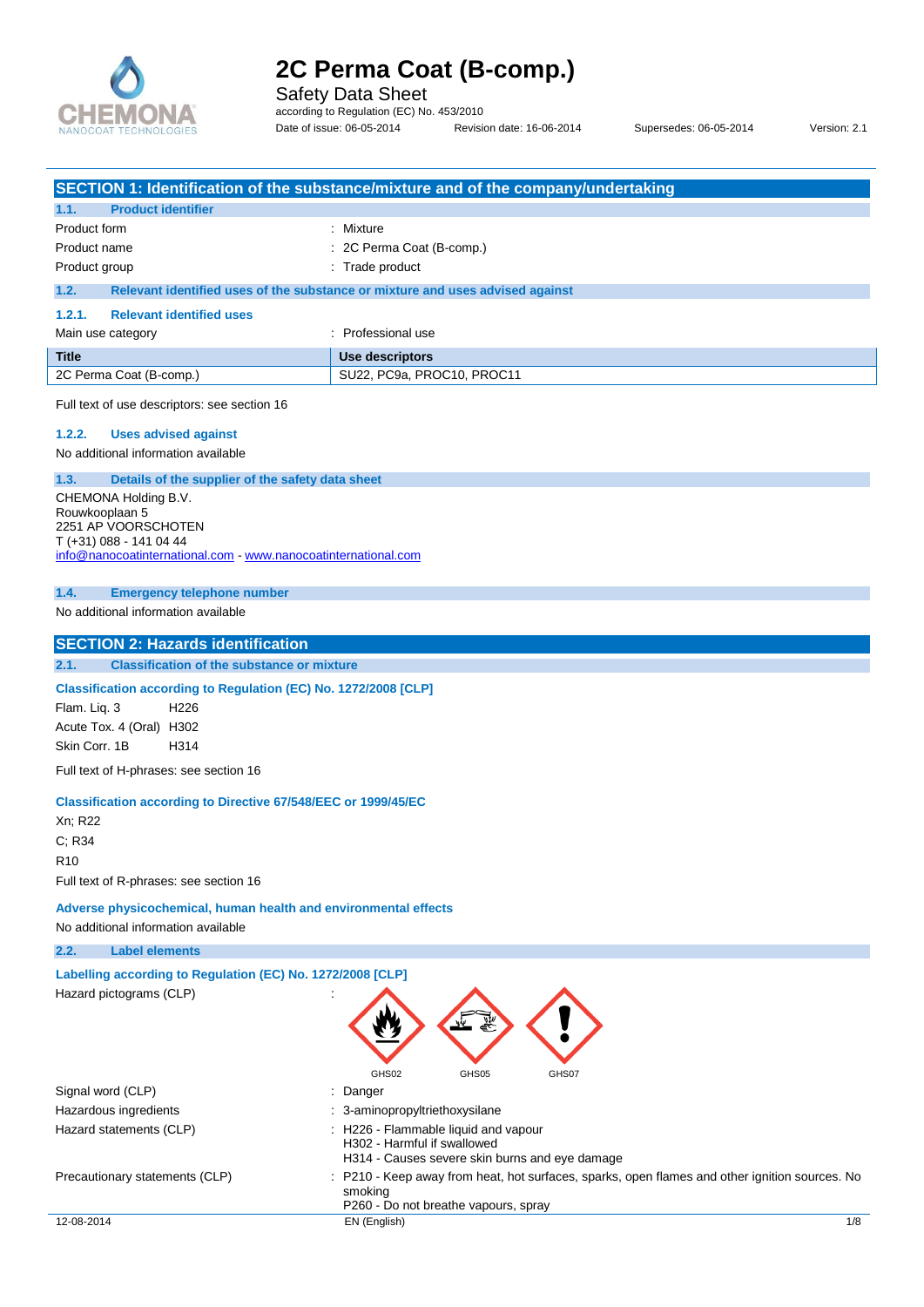Safety Data Sheet

according to Regulation (EC) No. 453/2010

P280 - Wear protective gloves, eye protection, protective clothing

P303+P361+P353 - IF ON SKIN (or hair): Remove/Take off immediately all contaminated clothing. Rinse skin with water/shower

P310 - Immediately call a POISON CENTER or doctor/physician

P370+P378 - In case of fire: Use Foam, powder, carbon dioxide (CO2), water spray to extinguish P501 - Dispose of contents/container to according to local regulations.

#### **2.3. Other hazards**

No additional information available

#### **SECTION 3: Composition/information on ingredients**

## **3.1. Substance**

**3.2. Mixture**

Not applicable

| $\mathbf{v}$ .<br>$\mathbf{m}$ |                                                                                                     |           |                                                                                     |
|--------------------------------|-----------------------------------------------------------------------------------------------------|-----------|-------------------------------------------------------------------------------------|
| <b>Name</b>                    | <b>Product identifier</b>                                                                           | %         | <b>Classification according to</b><br>Directive 67/548/EEC                          |
| 3-aminopropyltriethoxysilane   | (CAS No) 919-30-2<br>(EC no) 213-048-4<br>(EC index no) 612-108-00-0<br>(REACH-no) 01-2119480479-24 | $50 - 75$ | Xn; R22<br>C: R34                                                                   |
| n-butyl acetate                | (CAS No) 123-86-4<br>(EC no) 204-658-1<br>(EC index no) 607-025-00-1<br>(REACH-no) 01-2119485493-29 | $10 - 20$ | R <sub>10</sub><br>R66<br>R67                                                       |
| <b>Name</b>                    | <b>Product identifier</b>                                                                           | $\%$      |                                                                                     |
|                                |                                                                                                     |           | <b>Classification according to</b><br><b>Regulation (EC) No.</b><br>1272/2008 [CLP] |
| 3-aminopropyltriethoxysilane   | (CAS No) 919-30-2<br>(EC no) 213-048-4<br>(EC index no) 612-108-00-0<br>(REACH-no) 01-2119480479-24 | $50 - 75$ | Acute Tox. 4 (Oral), H302<br>Skin Corr. 1B, H314                                    |

#### Full text of R- and H-phrases: see section 16

| <b>SECTION 4: First aid measures</b>                                |                                                                                                                                                                                 |
|---------------------------------------------------------------------|---------------------------------------------------------------------------------------------------------------------------------------------------------------------------------|
| <b>Description of first aid measures</b><br>4.1.                    |                                                                                                                                                                                 |
| First-aid measures general                                          | : Never give anything by mouth to an unconscious person. If you feel unwell, seek medical advice<br>(show the label where possible).                                            |
| First-aid measures after inhalation                                 | Remove to fresh air and keep at rest in a position comfortable for breathing. Immediately call a<br>POISON CENTER or doctor/physician.                                          |
| First-aid measures after skin contact                               | : Remove/Take off immediately all contaminated clothing. Wash skin with plenty of water and<br>soap. Immediately call a POISON CENTER or doctor/physician.                      |
| First-aid measures after eye contact                                | : Rinse cautiously with water for several minutes. Remove contact lenses, if present and easy to<br>do. Continue rinsing. Immediately call a POISON CENTER or doctor/physician. |
| First-aid measures after ingestion                                  | Rinse mouth. Do NOT induce vomiting. Immediately call a POISON CENTER or<br>doctor/physician.                                                                                   |
| 4.2.<br>Most important symptoms and effects, both acute and delayed |                                                                                                                                                                                 |
| Symptoms/injuries                                                   | : Causes severe skin burns and eye damage.                                                                                                                                      |
| Symptoms/injuries after ingestion                                   | : Swallowing a small quantity of this material will result in serious health hazard.                                                                                            |
| 4.3.                                                                | Indication of any immediate medical attention and special treatment needed                                                                                                      |
| No additional information available                                 |                                                                                                                                                                                 |

|             | <b>SECTION 5: Firefighting measures</b>               |                                                                                                                                                                      |
|-------------|-------------------------------------------------------|----------------------------------------------------------------------------------------------------------------------------------------------------------------------|
| 5.1.        | <b>Extinguishing media</b>                            |                                                                                                                                                                      |
|             | Suitable extinguishing media                          | : Foam. Dry powder. Carbon dioxide. Water spray.                                                                                                                     |
|             | Unsuitable extinguishing media                        | : Do not use a heavy water stream.                                                                                                                                   |
| 5.2.        | Special hazards arising from the substance or mixture |                                                                                                                                                                      |
| Fire hazard |                                                       | : Flammable liquid and vapour.                                                                                                                                       |
|             | <b>Explosion hazard</b>                               | : May form flammable/explosive vapour-air mixture.                                                                                                                   |
| 5.3.        | <b>Advice for firefighters</b>                        |                                                                                                                                                                      |
|             | Firefighting instructions                             | : Use water spray or fog for cooling exposed containers. Exercise caution when fighting any<br>chemical fire. Prevent fire-fighting water from entering environment. |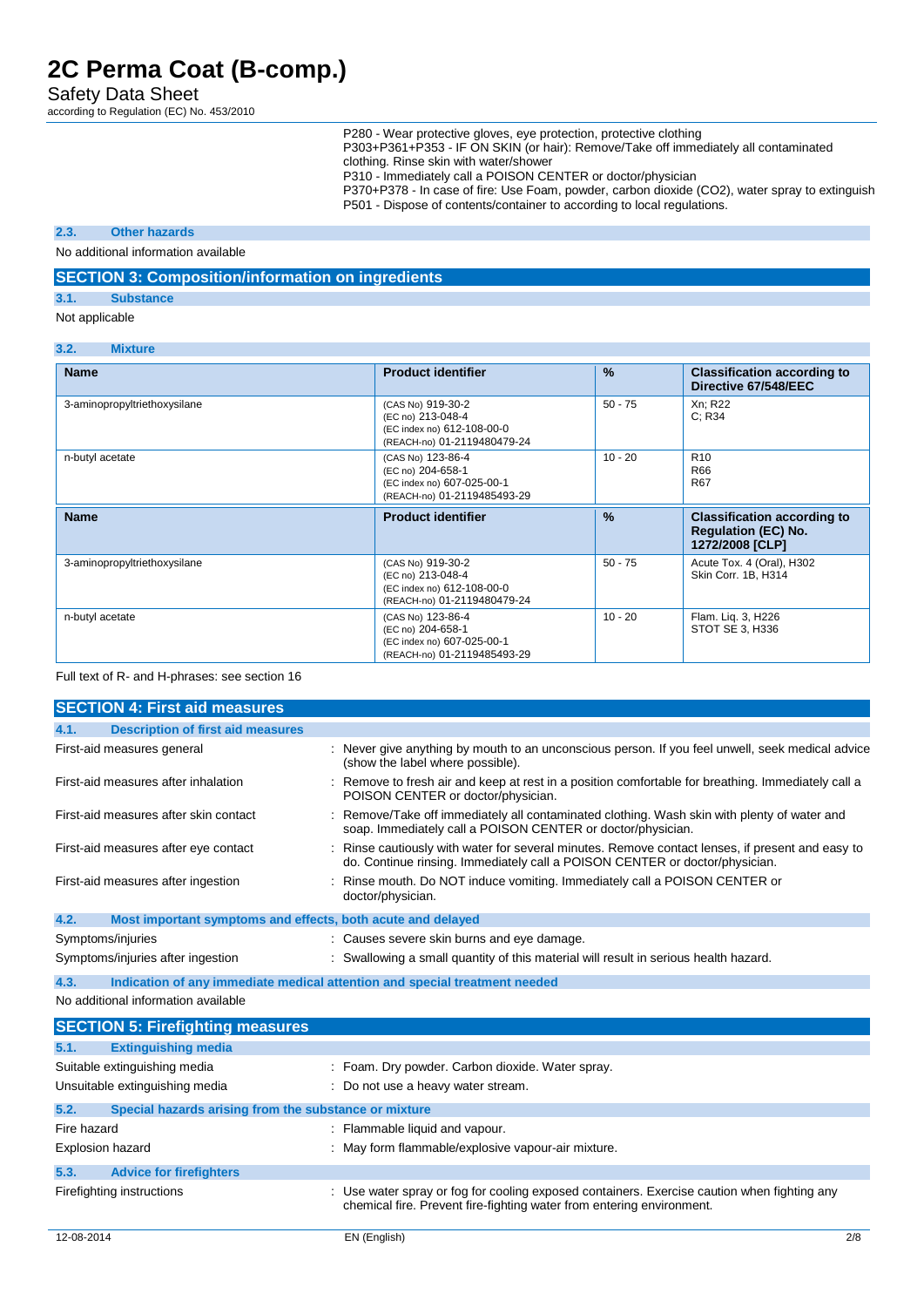### Safety Data Sheet

according to Regulation (EC) No. 453/2010

Protection during firefighting **interval to the state of the state of the state of the state of the state of the state of the state of the state of the state of the state of the state of the state of the state of the state** 

|        | <b>SECTION 6: Accidental release measures</b>                       |                                                                                                                               |
|--------|---------------------------------------------------------------------|-------------------------------------------------------------------------------------------------------------------------------|
| 6.1.   | Personal precautions, protective equipment and emergency procedures |                                                                                                                               |
|        | General measures                                                    | Remove ignition sources. Use special care to avoid static electric charges. No naked lights. No<br>smoking.                   |
| 6.1.1. | For non-emergency personnel                                         |                                                                                                                               |
|        | Emergency procedures                                                | Evacuate unnecessary personnel.                                                                                               |
| 6.1.2. | For emergency responders                                            |                                                                                                                               |
|        | Protective equipment                                                | Equip cleanup crew with proper protection.                                                                                    |
|        | Emergency procedures                                                | : Ventilate area.                                                                                                             |
| 6.2.   | <b>Environmental precautions</b>                                    |                                                                                                                               |
|        |                                                                     | Prevent entry to sewers and public waters. Notify authorities if liquid enters sewers or public waters.                       |
| 6.3.   | Methods and material for containment and cleaning up                |                                                                                                                               |
|        | Methods for cleaning up                                             | Soak up spills with inert solids, such as clay or diatomaceous earth as soon as possible. Store<br>away from other materials. |
| 6.4.   | <b>Reference to other sections</b>                                  |                                                                                                                               |

Concerning personal protective equipment to use, see section 8. Concerning disposal elimination after cleaning, see section 13.

|      | <b>SECTION 7: Handling and storage</b>                       |                                                                                                                                                                                                                                                                                                                           |
|------|--------------------------------------------------------------|---------------------------------------------------------------------------------------------------------------------------------------------------------------------------------------------------------------------------------------------------------------------------------------------------------------------------|
| 7.1. | <b>Precautions for safe handling</b>                         |                                                                                                                                                                                                                                                                                                                           |
|      | Additional hazards when processed                            | : Handle empty containers with care because residual vapours are flammable.                                                                                                                                                                                                                                               |
|      | Precautions for safe handling                                | : Wash hands and other exposed areas with mild soap and water before eating, drinking or<br>smoking and when leaving work. Provide good ventilation in process area to prevent formation of<br>vapour. No naked lights. No smoking. Take precautionary measures against static discharge.<br>Use only non-sparking tools. |
|      | Hygiene measures                                             | : Do not eat, drink or smoke when using this product. Wash contaminated clothing before reuse.                                                                                                                                                                                                                            |
| 7.2. | Conditions for safe storage, including any incompatibilities |                                                                                                                                                                                                                                                                                                                           |
|      | <b>Technical measures</b>                                    | : Proper grounding procedures to avoid static electricity should be followed. Ground/bond<br>container and receiving equipment. Use explosion-proof electrical equipment. Comply with<br>applicable regulations.                                                                                                          |
|      | Storage conditions                                           | : Keep only in the original container in a cool, well ventilated place away from : Sources of ignition,<br>Direct sunlight, Heat. Keep container tightly closed.                                                                                                                                                          |
|      | Incompatible products                                        | : Strong bases. Strong acids.                                                                                                                                                                                                                                                                                             |
| 7.3. | <b>Specific end use(s)</b>                                   |                                                                                                                                                                                                                                                                                                                           |
|      |                                                              |                                                                                                                                                                                                                                                                                                                           |

No additional information available

| <b>SECTION 8: Exposure controls/personal protection</b> |                               |                         |  |  |
|---------------------------------------------------------|-------------------------------|-------------------------|--|--|
| 8.1.<br><b>Control parameters</b>                       |                               |                         |  |  |
| n-butyl acetate (123-86-4)                              |                               |                         |  |  |
| United Kingdom                                          | Local name                    | Butyl acetate           |  |  |
| United Kingdom                                          | WEL TWA (mg/m <sup>3</sup> )  | $724$ mg/m <sup>3</sup> |  |  |
| United Kingdom                                          | WEL TWA (ppm)                 | $150$ ppm               |  |  |
| United Kingdom                                          | WEL STEL (mg/m <sup>3</sup> ) | $966 \text{ mg/m}^3$    |  |  |
| United Kingdom                                          | WEL STEL (ppm)                | $200$ ppm               |  |  |

| 3-aminopropyltriethoxysilane (919-30-2)  |                          |  |
|------------------------------------------|--------------------------|--|
| DNEL/DMEL (Workers)                      |                          |  |
| Acute - systemic effects, dermal         | 8,3 mg/kg bodyweight/day |  |
| Acute - systemic effects, inhalation     | 59 mg/m $3$              |  |
| Long-term - systemic effects, dermal     | 8,3 mg/kg bodyweight/day |  |
| Long-term - systemic effects, inhalation | 59 mg/m $3$              |  |
| DNEL/DMEL (General population)           |                          |  |
| Long-term - systemic effects, inhalation | $17.4 \text{ mg/m}^3$    |  |
| Long-term - systemic effects, dermal     | 5 mg/kg bodyweight/day   |  |
| PNEC (Water)                             |                          |  |
| PNEC aqua (freshwater)                   | $0,33$ mg/l              |  |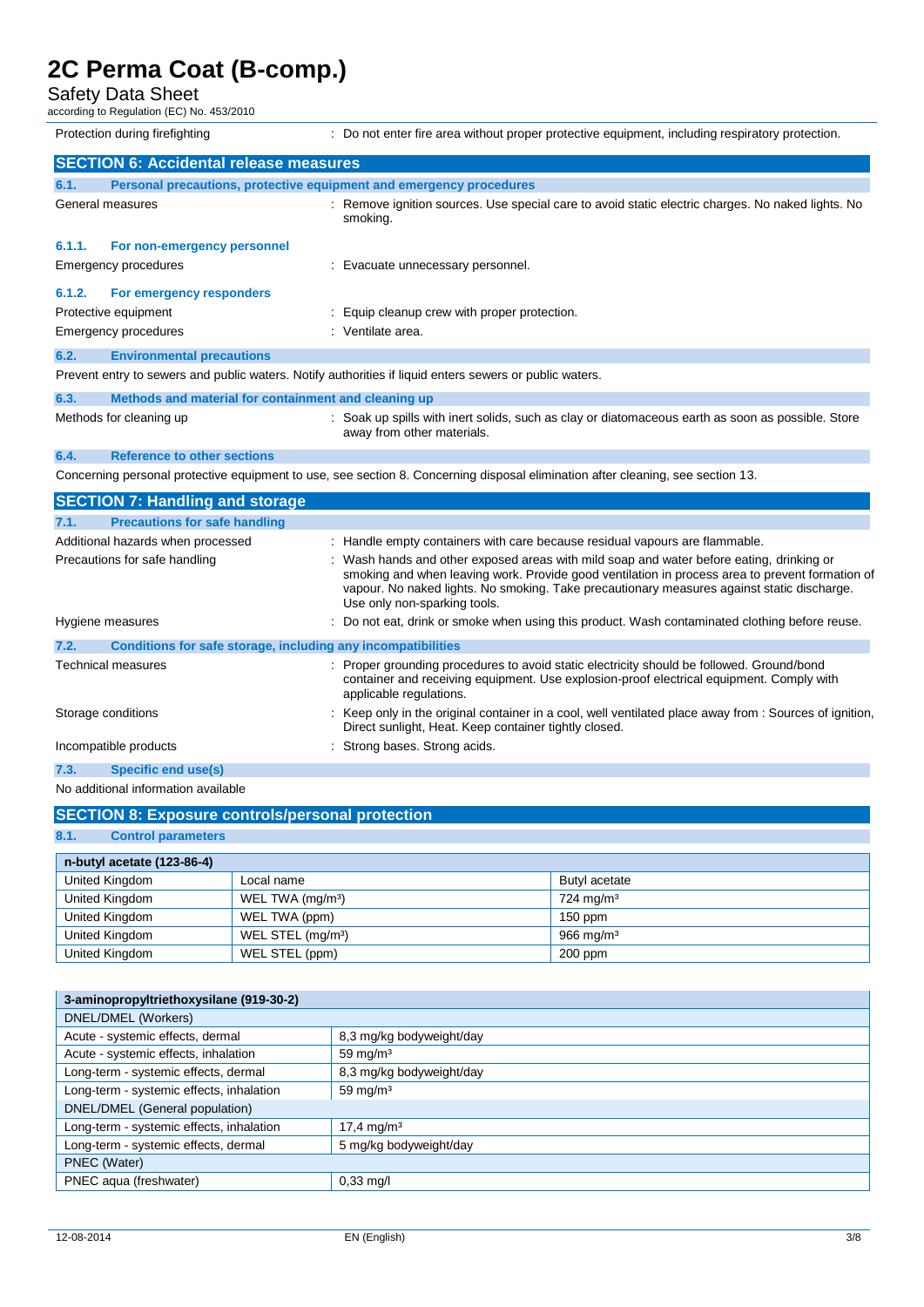### Safety Data Sheet

according to Regulation (EC) No. 453/2010

| n-butyl acetate (123-86-4)               |                           |
|------------------------------------------|---------------------------|
| DNEL/DMEL (Workers)                      |                           |
| Acute - systemic effects, inhalation     | $960$ mg/m <sup>3</sup>   |
| Long-term - systemic effects, inhalation | $480$ mg/m <sup>3</sup>   |
| DNEL/DMEL (General population)           |                           |
| Acute - systemic effects, inhalation     | $859,7 \,\mathrm{mg/m^3}$ |
| Long-term - systemic effects, inhalation | 102,34 mg/m <sup>3</sup>  |
| PNEC (Water)                             |                           |
| PNEC aqua (freshwater)                   | $0,18$ mg/l               |

### **8.2. Exposure controls**

Personal protective equipment : Gloves. Safety glasses. Protective clothing. Insufficient ventilation: wear respiratory protection.

(Recommended: Protective index 6, corresponding > 480 minutes of permeation time according

to EN 374): e.g. nitrile rubber  $(>=0.4$  mm), butyl rubber  $(>=0.7$  mm) and others.



Hand protection : Suitable chemical resistant safety gloves (EN 374) also with prolonged, direct contact Eye protection **interval of the COV** is Wear eye glasses with side protection according to EN 166. Skin and body protection : Wear suitable protective clothing.

Respiratory protection : In case of insufficient ventilation, wear suitable respiratory equipment. Combination filtering

| nosphatory protociton                                         | . In case or insumation, verification, wear suitable respiratory equipment. Combination intering<br>device (DIN EN 141). |
|---------------------------------------------------------------|--------------------------------------------------------------------------------------------------------------------------|
| Other information                                             | : Do not eat, drink or smoke during use.                                                                                 |
| <b>SECTION 9: Physical and chemical properties</b>            |                                                                                                                          |
| Information on basic physical and chemical properties<br>9.1. |                                                                                                                          |
| Physical state                                                | : Liguid                                                                                                                 |
| Colour                                                        | : colourless to slightly yellow.                                                                                         |
| Odour                                                         | : Amine-like.                                                                                                            |
| Odour threshold                                               | : No data available                                                                                                      |

| рH                                         | No data available             |
|--------------------------------------------|-------------------------------|
| Relative evaporation rate (butylacetate=1) | : No data available           |
| Melting point                              | : No data available           |
| Freezing point                             | : No data available           |
| Boiling point                              | : No data available           |
| Flash point                                | : 25 $^{\circ}$ C             |
| Auto-ignition temperature                  | : No data available           |
| Decomposition temperature                  | : No data available           |
| Flammability (solid, gas)                  | : Flammable liquid and vapour |
| Vapour pressure                            | : No data available           |
| Relative vapour density at 20 °C           | No data available             |
| Relative density                           | : No data available           |
| Solubility                                 | : No data available           |
| Log Pow                                    | : No data available           |
| Viscosity, kinematic                       | No data available             |
| Viscosity, dynamic                         | No data available             |
| Explosive properties                       | No data available             |
| Oxidising properties                       | : No data available           |
| <b>Explosive limits</b>                    | $: 1.4 - 7.5$ vol %           |
| ດ ລ<br>Othor information                   |                               |

#### **9.2. Other information**

VOC content : EU limit value for this product (cat. A/j); 500 g/l (2010). This product contains max. 500 g/l VOC.

## **SECTION 10: Stability and reactivity**

#### **10.1. Reactivity**

Thermal decomposition generates : Corrosive vapours.

## **10.2. Chemical stability**

Flammable liquid and vapour. May form flammable/explosive vapour-air mixture.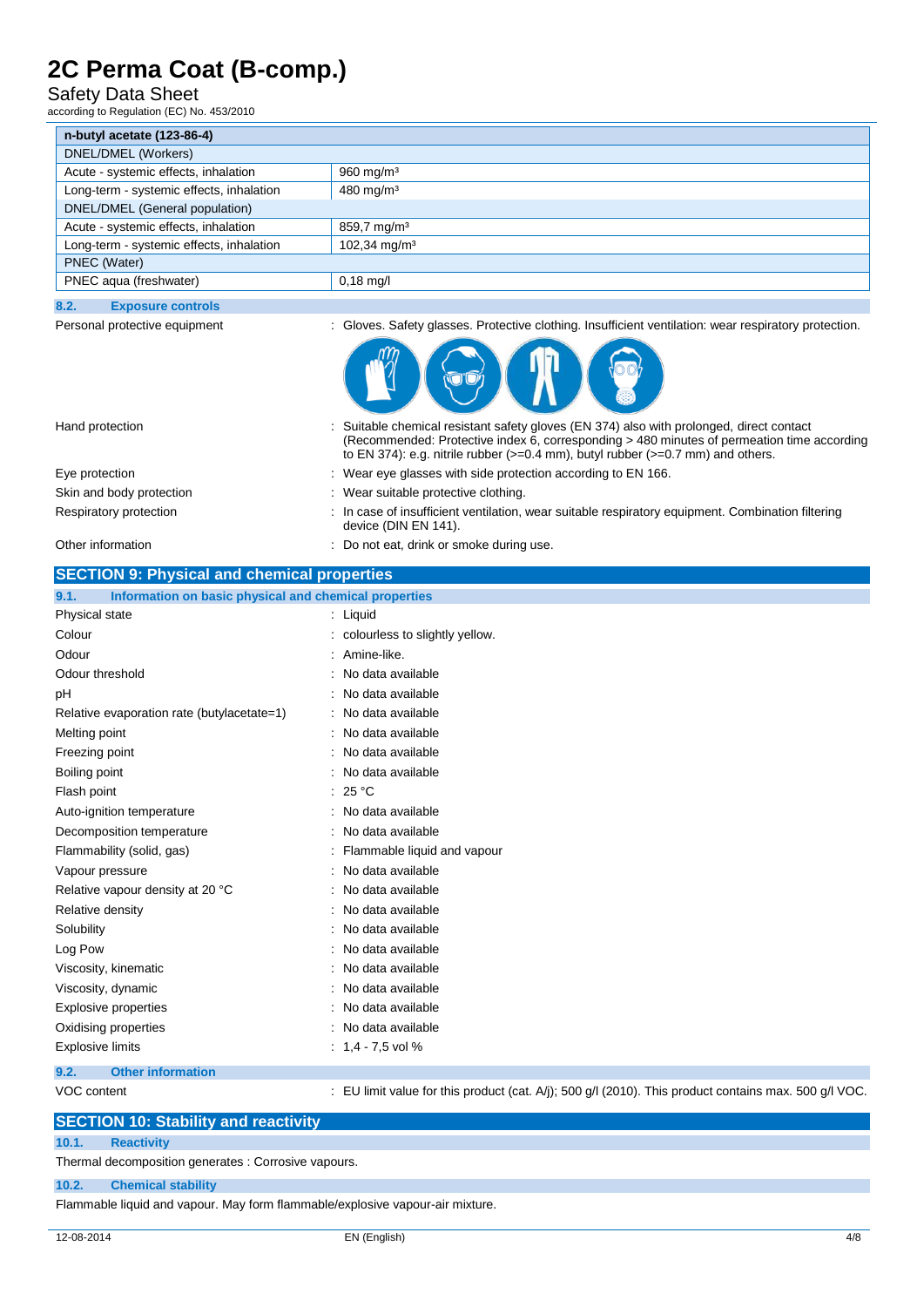Safety Data Sheet

according to Regulation (EC) No. 453/2010

**10.3. Possibility of hazardous reactions**

### Not established.

#### **10.4. Conditions to avoid**

Direct sunlight. Extremely high or low temperatures. Open flame. Overheating. Heat. Sparks.

### **10.5. Incompatible materials**

**SECTION 11: Toxicological information**

Strong acids. Strong bases.

**10.6. Hazardous decomposition products**

fume. Carbon monoxide. Carbon dioxide. May release flammable gases. Thermal decomposition generates : Corrosive vapours.

| <b>SECTION TT: FOXICOlOGICAL INTOFINATION</b>          |                                                                  |
|--------------------------------------------------------|------------------------------------------------------------------|
| 11.1.<br>Information on toxicological effects          |                                                                  |
| Acute toxicity                                         | : Harmful if swallowed.                                          |
| 3-aminopropyltriethoxysilane (919-30-2)                |                                                                  |
| LD50 oral rat                                          | 3980 mg/kg                                                       |
| LD50 dermal rabbit                                     | 4,29 ml/kg                                                       |
| LC50 inhalation rat (ppm)                              | $> 5$ ppm (6h)                                                   |
| n-butyl acetate (123-86-4)                             |                                                                  |
| LD50 oral rat                                          | 14,5 ml/kg                                                       |
| LD50 dermal rabbit                                     | $> 16$ ml/kg                                                     |
| LC50 inhalation rat (mg/l)                             | $> 21$ mg/l (4h)                                                 |
| Skin corrosion/irritation                              | Causes severe skin burns and eye damage.                         |
| Serious eye damage/irritation                          | Serious eye damage, category 1, implicit                         |
| Respiratory or skin sensitisation                      | Not classified                                                   |
|                                                        | Based on available data, the classification criteria are not met |
| Germ cell mutagenicity                                 | Not classified                                                   |
|                                                        | Based on available data, the classification criteria are not met |
| Carcinogenicity                                        | Not classified                                                   |
|                                                        | Based on available data, the classification criteria are not met |
| Reproductive toxicity                                  | Not classified                                                   |
|                                                        | Based on available data, the classification criteria are not met |
| Specific target organ toxicity (single exposure)       | Not classified                                                   |
|                                                        | Based on available data, the classification criteria are not met |
| Specific target organ toxicity (repeated               | Not classified                                                   |
| exposure)                                              | Based on available data, the classification criteria are not met |
| Aspiration hazard                                      | Not classified                                                   |
|                                                        | Based on available data, the classification criteria are not met |
| Potential adverse human health effects and<br>symptoms | : Harmful if swallowed.                                          |

| <b>SECTION 12: Ecological information</b>     |                                     |  |
|-----------------------------------------------|-------------------------------------|--|
| 12.1.<br><b>Toxicity</b>                      |                                     |  |
| Ecology - general                             | : Avoid release to the environment. |  |
| 3-aminopropyltriethoxysilane (919-30-2)       |                                     |  |
| LC50 fishes                                   | $> 934$ mg/l                        |  |
|                                               |                                     |  |
| 12.2.<br><b>Persistence and degradability</b> |                                     |  |
| 2C Perma Coat (B-comp.)                       |                                     |  |
| Persistence and degradability                 | Not established.                    |  |

| 12.3.                                | <b>Bioaccumulative potential</b> |  |
|--------------------------------------|----------------------------------|--|
| 2C Perma Coat (B-comp.)              |                                  |  |
| Bioaccumulative potential            | Not established.                 |  |
| 12.4.<br><b>Mobility in soil</b>     |                                  |  |
| Alo additional information available |                                  |  |

additional information available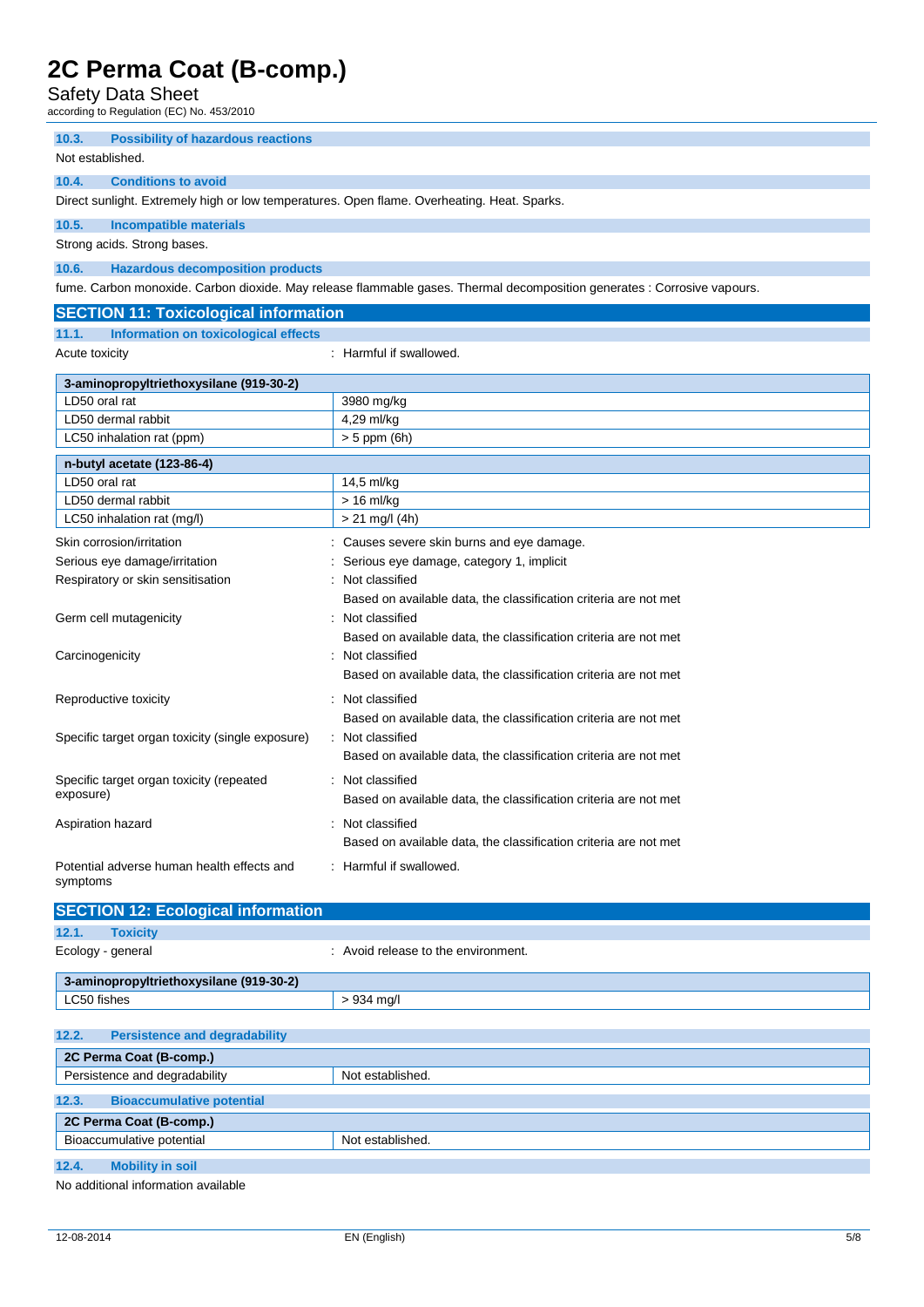Safety Data Sheet

according to Regulation (EC) No. 453/2010

### **12.5. Results of PBT and vPvB assessment**

## No additional information available

### **12.6. Other adverse effects**

: Avoid release to the environment

|                                                              | UN IGIGASG IV LIIG GITYII VIIITIGI IL                                                                                                                                                        |
|--------------------------------------------------------------|----------------------------------------------------------------------------------------------------------------------------------------------------------------------------------------------|
| <b>SECTION 13: Disposal considerations</b>                   |                                                                                                                                                                                              |
| 13.1.<br><b>Waste treatment methods</b>                      |                                                                                                                                                                                              |
| Regional legislation (waste)                                 | : Disposal must be done according to official regulations.                                                                                                                                   |
| Waste disposal recommendations                               | Dispose in a safe manner in accordance with local/national regulations.                                                                                                                      |
| Additional information                                       | : Handle empty containers with care because residual vapours are flammable.                                                                                                                  |
| Ecology - waste materials                                    | : Avoid release to the environment.                                                                                                                                                          |
| European List of Waste (LoW) code                            | : 08 01 11 <sup>*</sup> - waste paint and varnish containing organic solvents or other dangerous substances<br>20 01 27* - paint, inks, adhesives and resins containing dangerous substances |
| <b>SECTION 14: Transport information</b>                     |                                                                                                                                                                                              |
| In accordance with ADR / RID / IMDG / IATA / ADN             |                                                                                                                                                                                              |
| <b>UN number</b><br>14.1.                                    |                                                                                                                                                                                              |
| UN-No. (ADR)                                                 | : 3470                                                                                                                                                                                       |
| UN-No. (IMDG)                                                | : 3470                                                                                                                                                                                       |
| UN-No.(IATA)                                                 | : 3470                                                                                                                                                                                       |
| UN-No.(ADN)                                                  | : 3470                                                                                                                                                                                       |
| UN-No. (RID)                                                 | : 3470                                                                                                                                                                                       |
| 14.2.                                                        |                                                                                                                                                                                              |
| <b>UN proper shipping name</b><br>Proper Shipping Name (ADR) | : PAINT, CORROSIVE, FLAMMABLE / PAINT RELATED MATERIAL, CORROSIVE,                                                                                                                           |
|                                                              | <b>FLAMMABLE</b>                                                                                                                                                                             |
| Proper Shipping Name (IMDG)                                  | : Not applicable                                                                                                                                                                             |
| Proper Shipping Name (IATA)                                  | : Not applicable                                                                                                                                                                             |
| Proper Shipping Name (ADN)                                   | : Not applicable                                                                                                                                                                             |
| Proper Shipping Name (RID)                                   | : Not applicable                                                                                                                                                                             |
| 14.3.<br><b>Transport hazard class(es)</b>                   |                                                                                                                                                                                              |
| <b>ADR</b>                                                   |                                                                                                                                                                                              |
| Transport hazard class(es) (ADR)                             | : 8(3)                                                                                                                                                                                       |
| Hazard labels (ADR)                                          | : 8, 3                                                                                                                                                                                       |
|                                                              |                                                                                                                                                                                              |
|                                                              |                                                                                                                                                                                              |
| <b>IMDG</b>                                                  |                                                                                                                                                                                              |
| Transport hazard class(es) (IMDG)                            | $\therefore$ 8                                                                                                                                                                               |
|                                                              |                                                                                                                                                                                              |
| <b>IATA</b>                                                  |                                                                                                                                                                                              |
| Transport hazard class(es) (IATA)                            | : 8                                                                                                                                                                                          |
|                                                              |                                                                                                                                                                                              |
| <b>ADN</b>                                                   |                                                                                                                                                                                              |
| Transport hazard class(es) (ADN)                             | : 8                                                                                                                                                                                          |
|                                                              |                                                                                                                                                                                              |
| <b>RID</b>                                                   |                                                                                                                                                                                              |
| Transport hazard class(es) (RID)                             | : 8(3)                                                                                                                                                                                       |
| Danger labels (RID)                                          | : 8, 3                                                                                                                                                                                       |
|                                                              |                                                                                                                                                                                              |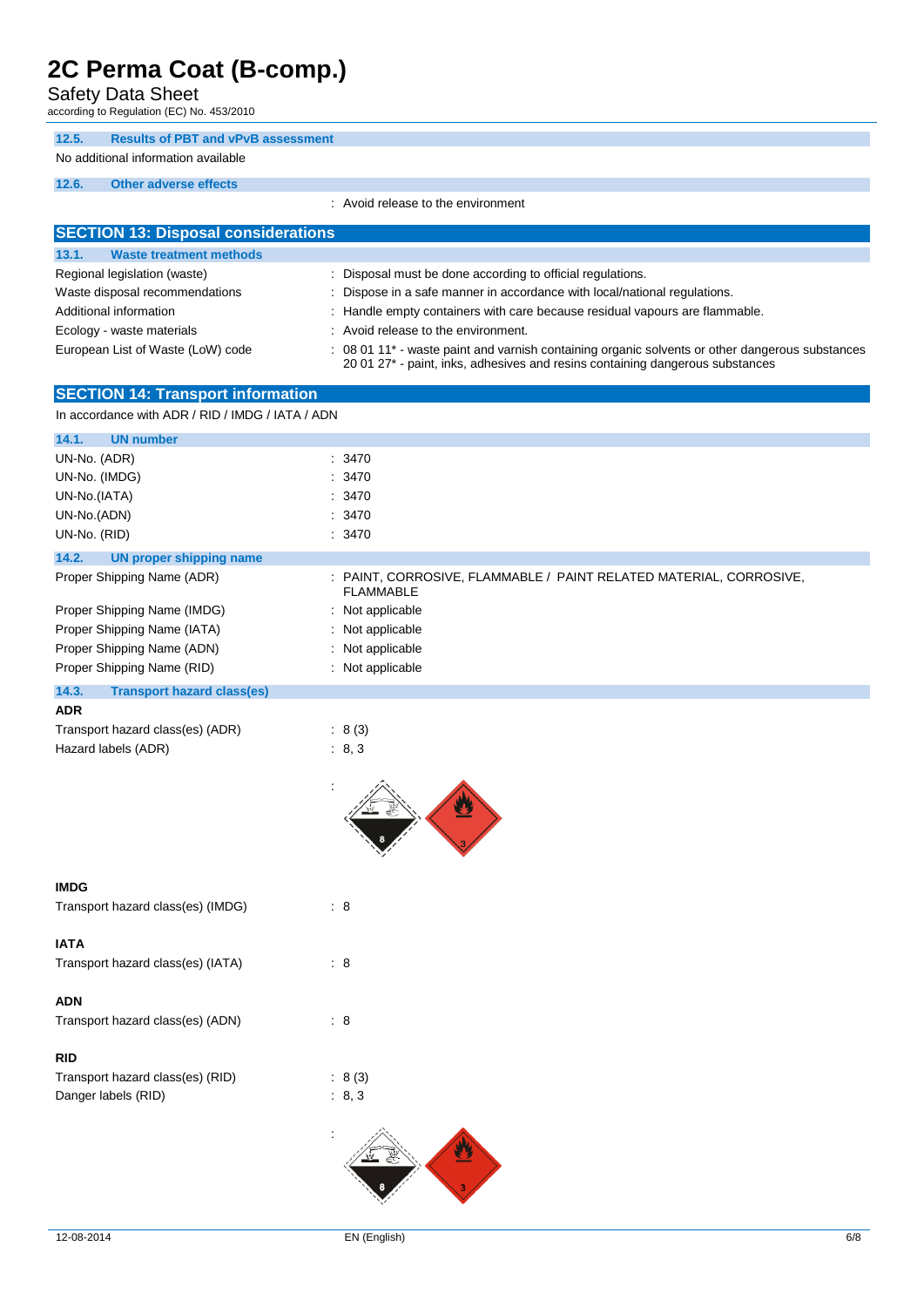### Safety Data Sheet

according to Regulation (EC) No. 453/2010

| <b>Packing group</b><br>14.4.                |                                                                                                |
|----------------------------------------------|------------------------------------------------------------------------------------------------|
| Packing group (ADR)                          | $\pm$ 11                                                                                       |
| Packing group (IMDG)                         | Not applicable<br>÷                                                                            |
| Packing group (IATA)                         | Not applicable                                                                                 |
| Packing group (ADN)                          | Not applicable                                                                                 |
| Packing group (RID)                          | Not applicable                                                                                 |
| 14.5.<br><b>Environmental hazards</b>        |                                                                                                |
| Dangerous for the environment                | : No                                                                                           |
| Marine pollutant                             | No<br>÷                                                                                        |
| Other information                            | No supplementary information available                                                         |
| 14.6.<br><b>Special precautions for user</b> |                                                                                                |
|                                              |                                                                                                |
| 14.6.1.<br><b>Overland transport</b>         |                                                                                                |
| Classification code (ADR)                    | : CF1                                                                                          |
| Special provision (ADR)                      | : 163                                                                                          |
| Limited quantities (ADR)                     | : 1L                                                                                           |
| Excepted quantities (ADR)                    | E <sub>2</sub>                                                                                 |
| Vehicle for tank carriage                    | $:$ FL                                                                                         |
| Transport category (ADR)                     | $\therefore$ 2                                                                                 |
| Hazard identification number (Kemler No.)    | $\therefore 83$                                                                                |
| Orange plates                                | İ<br>83<br>3470                                                                                |
| Tunnel restriction code (ADR)                | : D/E                                                                                          |
| EAC code                                     | $-3W$<br>÷                                                                                     |
| APP code                                     | : A(f)                                                                                         |
| 14.6.2.<br><b>Transport by sea</b>           |                                                                                                |
| MFAG-No                                      | : 132                                                                                          |
| 14.6.3.<br><b>Air transport</b>              |                                                                                                |
| 14.6.4.<br><b>Inland waterway transport</b>  |                                                                                                |
| Not subjected to ADN                         | : No                                                                                           |
| <b>Rail transport</b><br>14.6.5.             |                                                                                                |
| Classification code (RID)                    | : CF1                                                                                          |
| Carriage prohibited (RID)                    | : No                                                                                           |
| 14.7.                                        | Transport in bulk according to Annex II of MARPOL 73/78 and the IBC Code                       |
| Not applicable                               |                                                                                                |
| <b>SECTION 15: Regulatory information</b>    |                                                                                                |
| 15.1.                                        | Safety, health and environmental regulations/legislation specific for the substance or mixture |
| <b>EU-Regulations</b><br>15.1.1.             |                                                                                                |

No REACH Annex XVII restrictions Contains no REACH candidate substance

VOC content : EU limit value for this product (cat. A/j); 500 g/l (2010). This product contains max. 500 g/l VOC.

#### **15.1.2. National regulations**

No additional information available

#### **15.2. Chemical safety assessment**

For this substance a chemical safety assessment has not been carried out.

## **SECTION 16: Other information** Indication of changes: 1.1 Modified name changed. 1.2 **Modified** name changed.